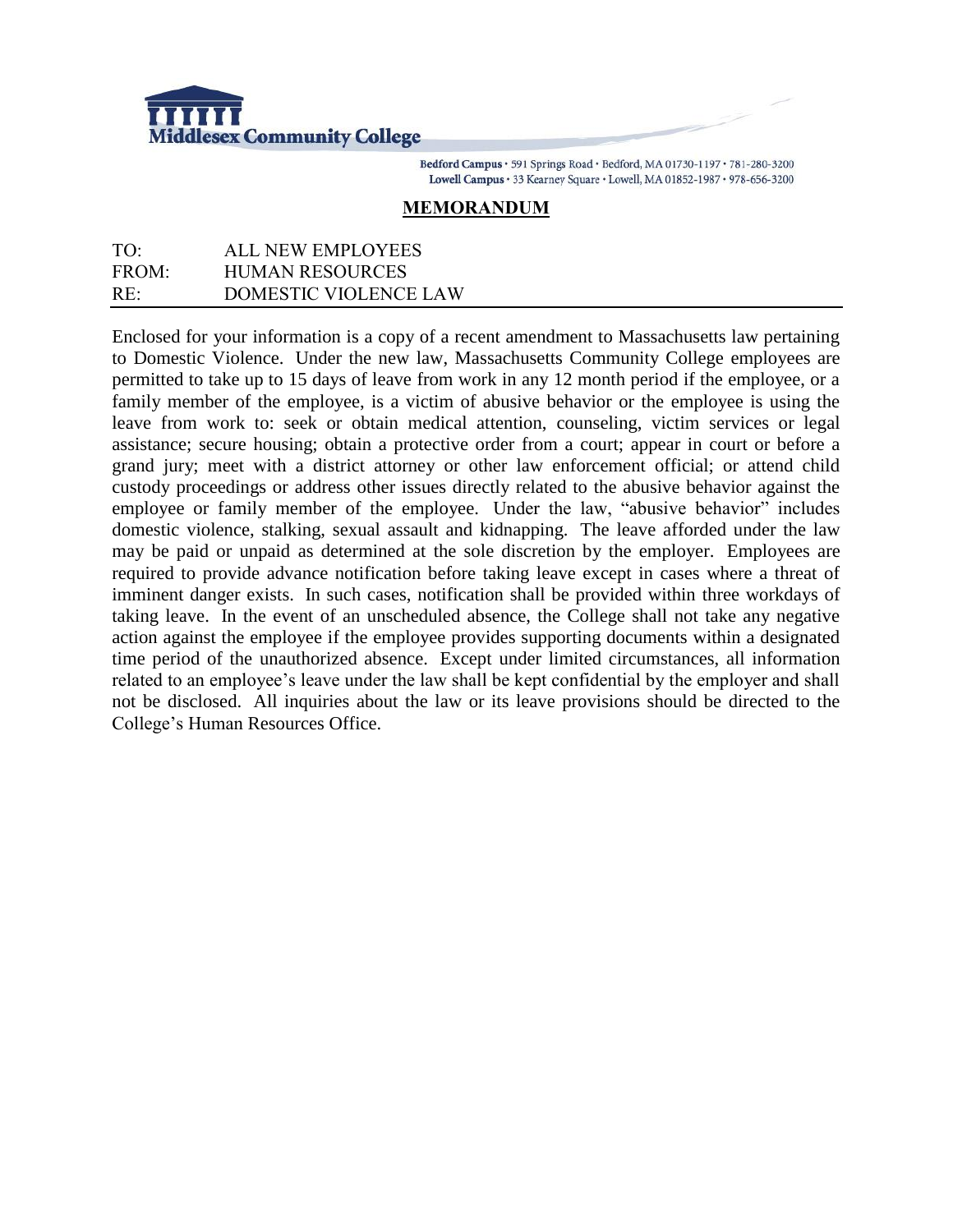## **Chapter 260 of the Acts of 2014 An Act Relative to Domestic Violence**

SECTION 10. Chapter 149 of the General Laws is hereby amended by inserting after section 52D the following section:-

Section 52E. (a) For purposes of this section, the following words shall have the following meanings, unless the context clearly indicates otherwise:

**"Abuse" -** (i) attempting to cause or causing physical harm; (ii) placing another in fear of imminent serious physical harm; (iii) causing another to engage involuntarily in sexual relations by force, threat or duress or engaging or threatening to engage in sexual activity with a dependent child; (iv) engaging in mental abuse, which includes threats, intimidation or acts designed to induce terror; (v) depriving another of medical care, housing, food or other necessities of life; or (vi) restraining the liberty of another.

**"Abusive behavior"** - (i) any behavior constituting domestic violence, (ii) stalking in violation of section 43 of chapter 265, (iii) sexual assault, which shall include a violation of sections 13B, 13B½, 13B¾, 13F, 13H, 22, 22A, 22B, 22C, 23, 23A, 23B, 24, 24B, 26D, 50 or 51 of chapter 265 or sections 3 or 35A of chapter 272 and (iv) kidnapping in violation of the third paragraph of section 26 of chapter 265.

**"Domestic violence"** - abuse against an employee or the employee's family member by: (i) a current or former spouse of the employee or the employee's family member; (ii) a person with whom the employee or the employee's family member shares a child in common; (iii) a person who is cohabitating with or has cohabitated with the employee or the employee's family member; (iv) a person who is related by blood or marriage to the employee; or (v) a person with whom the employee or employee's family member has or had a dating or engagement relationship.

**"Employees"** - individuals who perform services for and under the control and direction of an employer for wages or other remuneration.

**"Family member"** - (i) persons who are married to one another; (ii) persons in a substantive dating or engagement relationship and who reside together; (iii) persons having a child in common regardless of whether they have ever married or resided together; (iv) a parent, stepparent, child, step-child, sibling, grandparent or grandchild; or (v) persons in a guardianship relationship.

(b) An employer shall permit an employee to take up to 15 days of leave from work in any 12 month period if: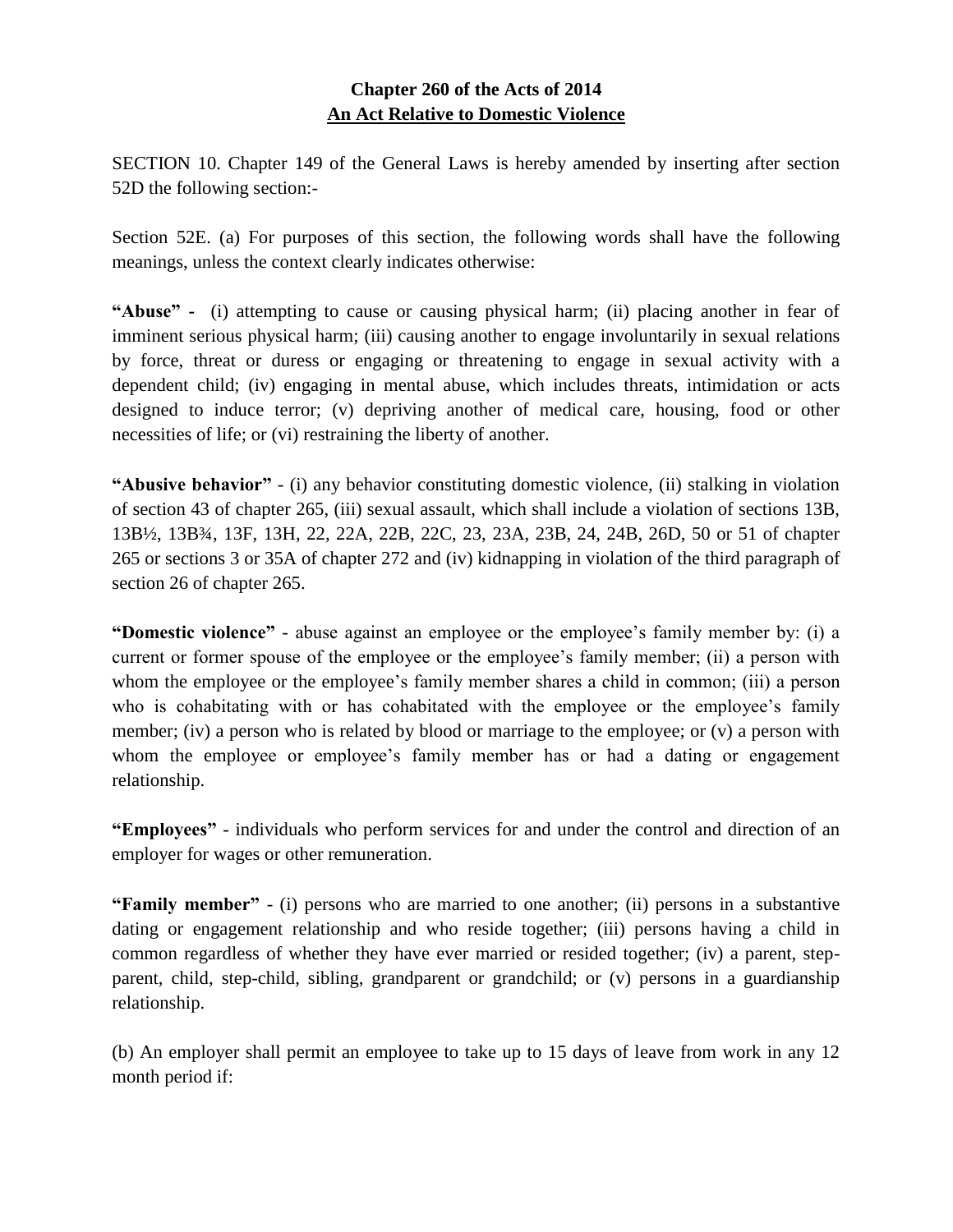- (i) the employee, or a family member of the employee, is a victim of abusive behavior;
- (ii) the employee is using the leave from work to: seek or obtain medical attention, counseling, victim services or legal assistance; secure housing; obtain a protective order from a court; appear in court or before a grand jury; meet with a district attorney or other law enforcement official; or attend child custody proceedings or address other issues directly related to the abusive behavior against the employee or family member of the employee; and
- (iii)the employee is not the perpetrator of the abusive behavior against such employee's family member.

The employer shall have sole discretion to determine whether any leave taken under this section shall be paid or unpaid.

(c) This section shall apply to employers who employ 50 or more employees.

(d) Except in cases of imminent danger to the health or safety of an employee, an employee seeking leave from work under this section shall provide appropriate advance notice of the leave to the employer as required by the employer's leave policy.

If there is a threat of imminent danger to the health or safety of an employee or the employee's family member, the employee shall not be required to provide advanced notice of leave; provided, however, that the employee shall notify the employer within 3 workdays that the leave was taken or is being taken under this section. Such notification may be communicated to the employer by the employee, a family member of the employee or the employee's counselor, social worker, health care worker, member of the clergy, shelter worker, legal advocate or other professional who has assisted the employee in addressing the effects of the abusive behavior on the employee or the employee's family member.

If an unscheduled absence occurs, an employer shall not take any negative action against the employee if the employee, within 30 days from the unauthorized absence or within 30 days from the last unauthorized absence in the instance of consecutive days of unauthorized absences, provides any of the documentation described in paragraphs (1) to (7), inclusive, of subsection (e).

(e) An employer may require an employee to provide documentation evidencing that the employee or employee's family member has been a victim of abusive behavior and that the leave taken is consistent with the conditions of clauses (i) to (iii), inclusive, of subsection (b); provided, however, that an employer shall not require an employee to show evidence of an arrest, conviction or other law enforcement documentation for such abusive behavior. An employee shall provide such documentation to the employer within a reasonable period after the employer requests documentation relative to the employee's absence. An employee shall satisfy this documentation requirement by providing any 1 of the following documents to the employer.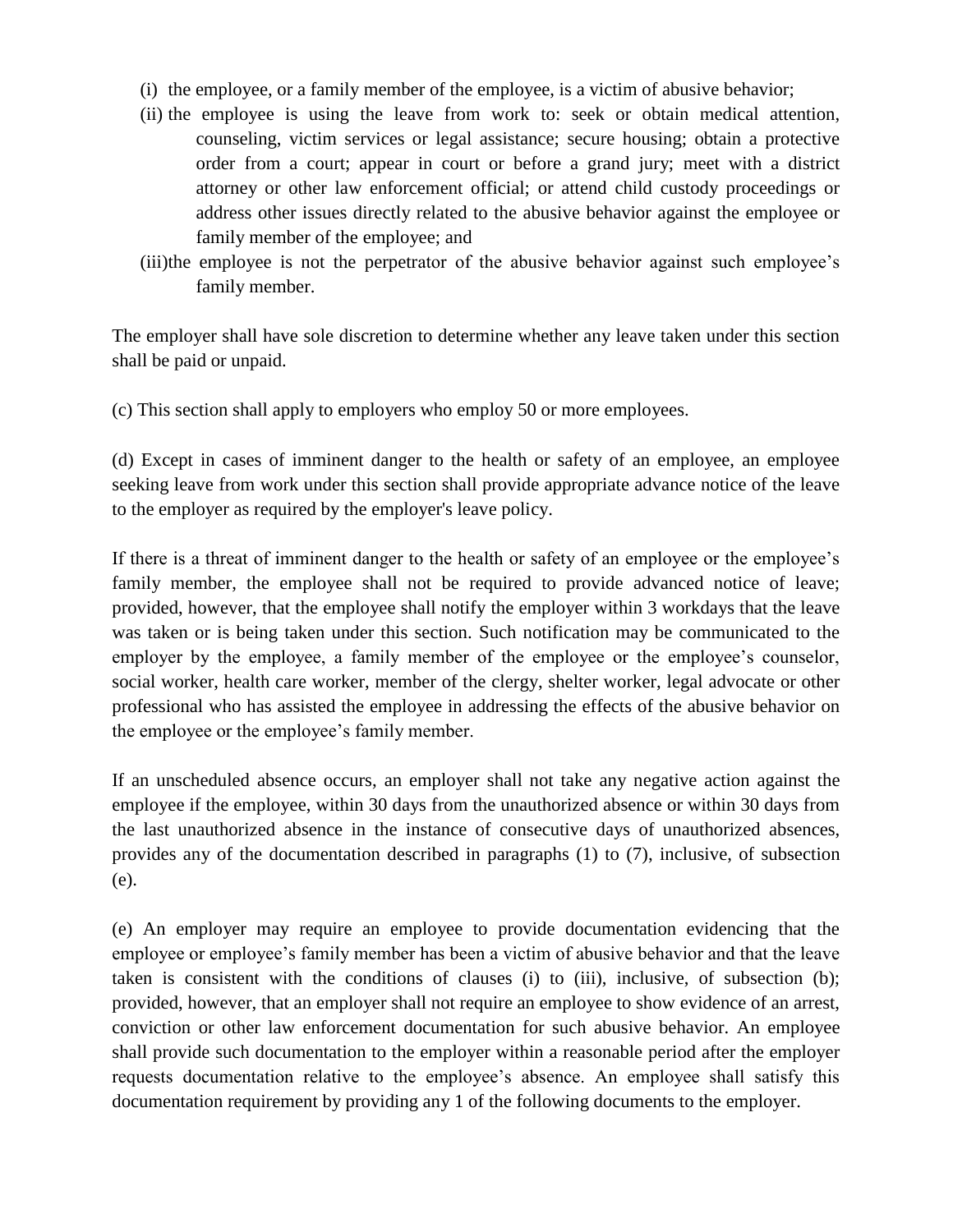**(1)** A protective order, order of equitable relief or other documentation issued by a court of competent jurisdiction as a result of abusive behavior against the employee or employee's family member.

**(2)** A document under the letterhead of the court, provider or public agency which the employee attended for the purposes of acquiring assistance as it relates to the abusive behavior against the employee or the employee's family member.

**(3)** A police report or statement of a victim or witness provided to police, including a police incident report, documenting the abusive behavior complained of by the employee or the employee's family member.

**(4)** Documentation that the perpetrator of the abusive behavior against the employee or family member of the employee has: admitted to sufficient facts to support a finding of guilt of abusive behavior; or has been convicted of, or has been adjudicated a juvenile delinquent by reason of, any offense constituting abusive behavior and which is related to the abusive behavior that necessitated the leave under this section.

**(5)** Medical documentation of treatment as a result of the abusive behavior complained of by the employee or employee's family member.

**(6)** A sworn statement, signed under the penalties of perjury, provided by a counselor, social worker, health care worker, member of the clergy, shelter worker, legal advocate or other professional who has assisted the employee or the employee's family member in addressing the effects of the abusive behavior.

**(7)** A sworn statement, signed under the penalties of perjury, from the employee attesting that the employee has been the victim of abusive behavior or is the family member of a victim of abusive behavior. Any documentation provided to an employer under this section may be maintained by the employer in the employee's employment record but only for as long as required for the employer to make a determination as to whether the employee is eligible for leave under this section.

(f) All information related to the employee's leave under this section shall be kept confidential by the employer and shall not be disclosed, except to the extent that disclosure is:

- (i) requested or consented to, in writing, by the employee;
- (ii) ordered to be released by a court of competent jurisdiction;
- (iii)otherwise required by applicable federal or state law;
- (iv)required in the course of an investigation authorized by law enforcement, including, but not limited to, an investigation by the attorney general;
- (v) necessary to protect the safety of the employee or others employed at the workplace.

(g) An employee seeking leave under this section shall exhaust all annual or vacation leave, personal leave and sick leave available to the employee, prior to requesting or taking leave under this section, unless the employer waives this requirement.